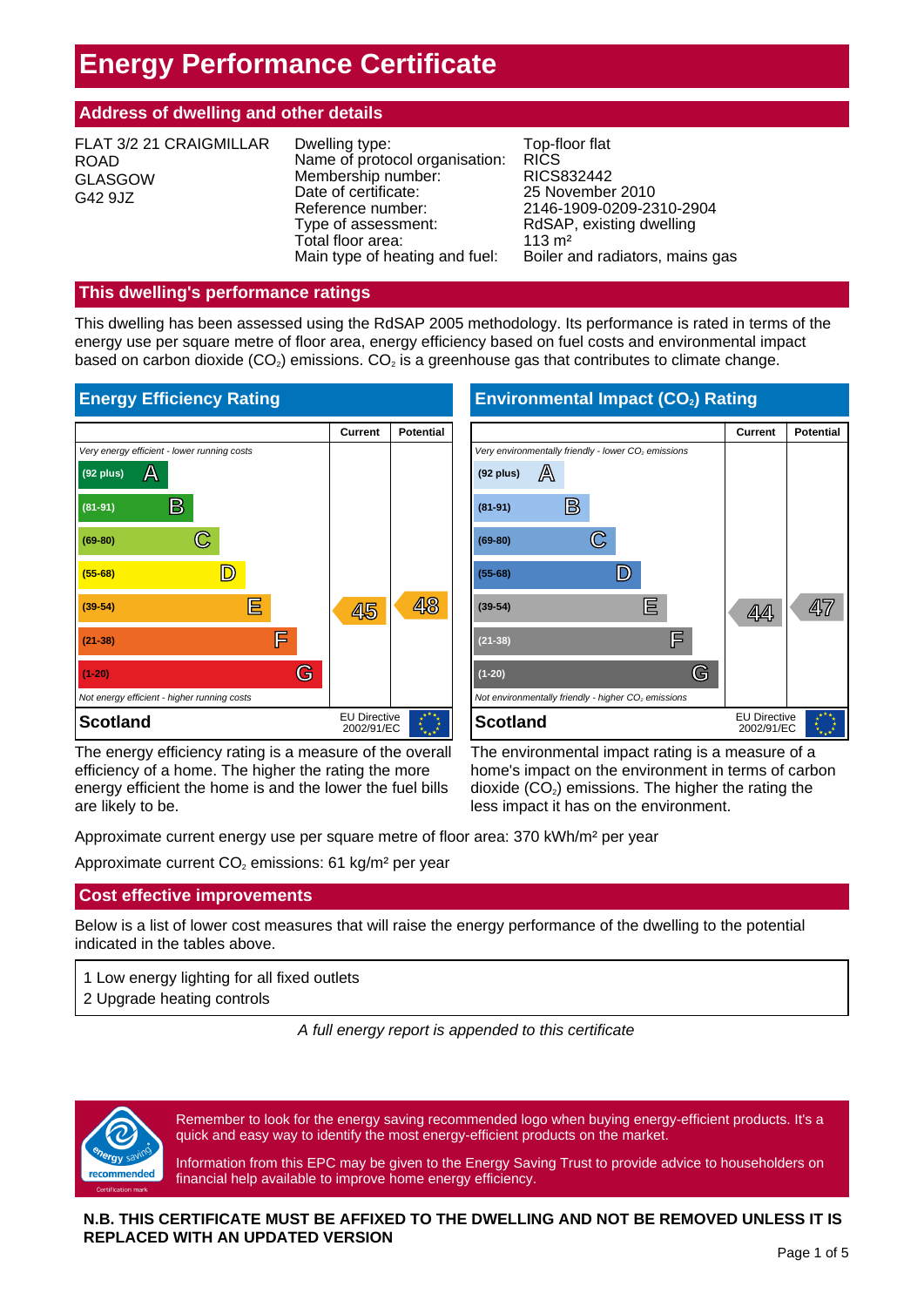Related party disclosure: No related party

# **Energy Report**



The Energy Performance Certificate and Energy Report for this dwelling were produced following an energy assessment undertaken by a member of RICS. This is an organisation which has been approved by the Scottish Ministers. The certificate has been produced under the Building (Scotland) Amendment Regulations 2006 and a copy of the certificate and this energy report have been lodged on a national register.

| Assessor's name:           | <b>Richard Lennox</b>             |
|----------------------------|-----------------------------------|
| Company name/trading name: | <b>Allscot Surveyors Ltd</b>      |
| Address:                   | 1st Floor George House, 36, North |
|                            | Hanover Street, Glasgow, G1 2AD   |
| Phone number:              | 0141 621 4373                     |
| Fax number:                |                                   |
| E-mail address:            | richard@allscotsurveyors.com      |

## **Estimated energy use, carbon dioxide (CO<sub>2</sub>) emissions and fuel costs of this home**

|                          | Current                         | Potential                       |
|--------------------------|---------------------------------|---------------------------------|
| <b>Energy Use</b>        | 370 kWh/m <sup>2</sup> per year | 346 kWh/m <sup>2</sup> per year |
| Carbon dioxide emissions | 6.9 tonnes per year             | 6.4 tonnes per year             |
| Lighting                 | £105 per year                   | £64 per year                    |
| Heating                  | £1162 per year                  | £1123 per year                  |
| <b>Hot Water</b>         | £126 per year                   | £118 per year                   |

The figures in the table above have been provided to enable prospective buyers and tenants to compare the fuel costs and carbon emissions of one home with another. To enable this comparison the figures have been calculated using standardised running conditions (heating periods, room temperatures, etc.) that are the same for all homes, consequently they are unlikely to match an occupier's actual fuel bills and carbon emissions in practice. The figures do not include the impacts of the fuels used for cooking or running appliances, such as TV, fridge etc.; nor do they reflect the costs associated with service, maintenance or safety inspections. Always check the certificate date because fuel prices can change over time and energy saving recommendations will evolve.

## **About the building's performance ratings**

The ratings on the certificate provide a measure of the building's overall energy efficiency and its environmental impact, calculated in accordance with a national methodology that takes into account factors such as insulation, heating and hot water systems, ventilation and fuels used.

Not all buildings are used in the same way, so energy ratings use 'standard occupancy' assumptions which may be different from the specific way you use your home.

Buildings that are more energy efficient use less energy, save money and help protect the environment. A building with a rating of 100 would cost almost nothing to heat and light and would cause almost no carbon emissions. The potential ratings in the certificate describe how close this building could get to 100 if all the cost effective recommended improvements were implemented.

## **About the impact of buildings on the environment**

One of the biggest contributors to global warming is carbon dioxide. The way we use energy in buildings causes emissions of carbon. The energy we use for heating, lighting and power in homes produces over a quarter of the UK's carbon dioxide emissions and other buildings produce a further one-sixth.

The average household causes about 6 tonnes of carbon dioxide every year. Adopting the recommendations in this report can reduce emissions and protect the environment. You could reduce emissions even more by switching to renewable energy sources. In addition there are many simple everyday measures that will save money, improve comfort and reduce the impact on the environment. Some examples are given at the end of this report.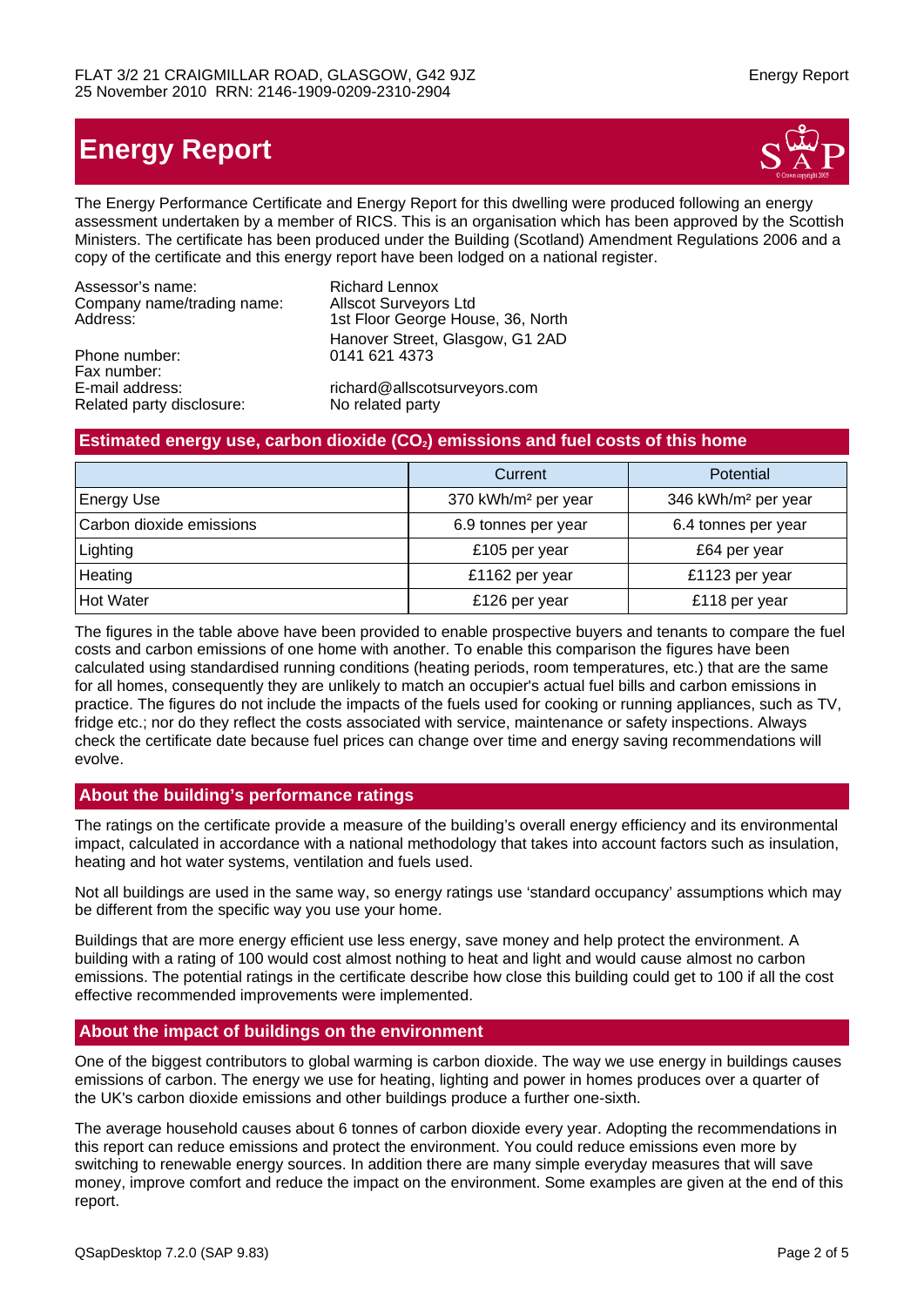## **Summary of this home's energy performance related features**

The table below gives an assessment of the key individual elements that have an impact on this home's energy and environmental performance. Each element is assessed by the national calculation methodology against the following scale: Very poor / Poor / Average / Good / Very good. The assessment does not take into consideration the physical condition of any element. 'Assumed' means that the insulation could not be inspected and an assumption has been made in the methodology based on age and type of construction.

| Element                                 | <b>Description</b>                                     | <b>Current Performance</b> |               |
|-----------------------------------------|--------------------------------------------------------|----------------------------|---------------|
|                                         |                                                        | <b>Energy Efficiency</b>   | Environmental |
| Walls                                   | Sandstone, as built, no insulation (assumed)           | Poor                       | Poor          |
| Roof                                    | Pitched, no insulation (assumed)                       | Very poor                  | Very poor     |
| Floor                                   | (other premises below)                                 |                            |               |
| <b>Windows</b>                          | Partial double glazing                                 | Poor                       | Poor          |
| Main heating                            | Boiler and radiators, mains gas                        | Good                       | Good          |
| Main heating controls                   | Programmer, TRVs and bypass                            | Average                    | Average       |
| Secondary heating                       | Room heaters, electric                                 | ۰                          |               |
| Hot water                               | From main system                                       | Good                       | Good          |
| Lighting                                | Low energy lighting in 36% of fixed outlets            | Average                    | Average       |
| <b>Current energy efficiency rating</b> |                                                        | E 45                       |               |
|                                         | Current environmental impact (CO <sub>2</sub> ) rating |                            | E 44          |

## **Low and zero carbon energy sources**

These are sources of energy (producing or providing electricity or hot water) which emit little or no carbon dioxide into the atmosphere. There are none applicable to this home.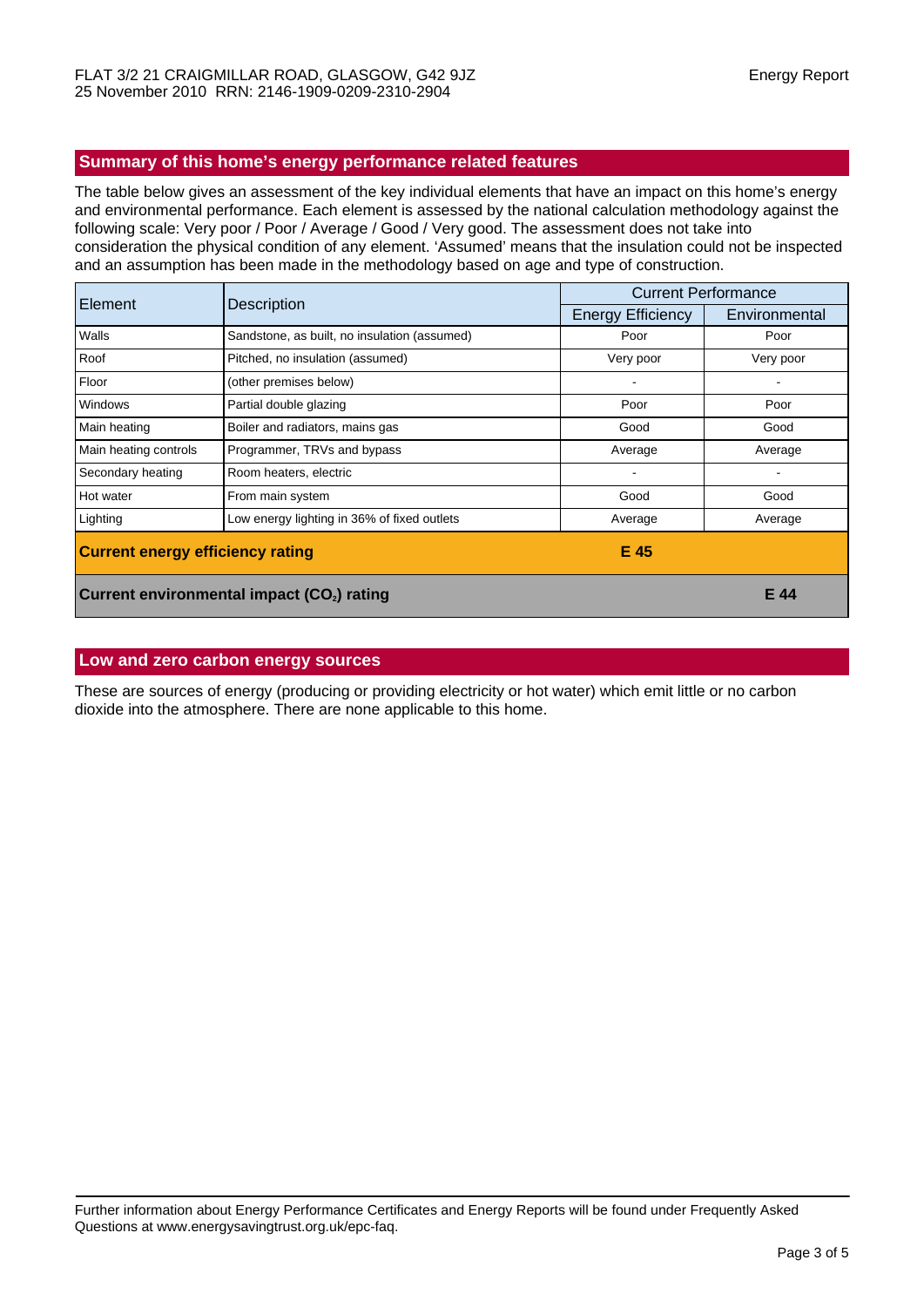#### **Recommended measures to improve this home's energy performance**

The measures below are cost effective. The performance ratings after improvement listed below are cumulative, that is they assume the improvements have been installed in the order that they appear in the table. However you should check the conditions in any covenants, warranties or sale contracts, and whether any legal permissions are required such as a building warrant, planning consent or listed building restrictions.

| Lower Cost Measures (up to £500)                         | <b>Typical Savings</b><br>Per Year | Performance Ratings After Improvement |                             |
|----------------------------------------------------------|------------------------------------|---------------------------------------|-----------------------------|
|                                                          |                                    | <b>Energy Efficiency</b>              | <b>Environmental Impact</b> |
| 1 Low energy lighting for all fixed outlets              | £30                                | E 46                                  | E 45                        |
| 2 Upgrade heating controls                               | £56                                | E 48                                  | E 47                        |
| <b>Total</b>                                             | £86                                |                                       |                             |
| <b>Potential energy efficiency rating</b>                |                                    | E 48                                  |                             |
| Potential environmental impact (CO <sub>2</sub> ) rating |                                    |                                       | E 47                        |

# **Further measures to achieve even higher standards**

The further measures listed below should be considered in addition to those already specified if aiming for the highest possible standards for this home. Some of these measures may be cost-effective when other building work is being carried out such as an alteration, extension or repair. Also they may become cost-effective in the future depending on changes in technology costs and fuel prices. However you should check the conditions in any covenants, warranties or sale contracts, and whether any legal permissions are required such as a building warrant, planning consent or listed building restrictions.

| 3 Replace single glazed windows with low-E double glazing | £33 | E 49 | E 48 |
|-----------------------------------------------------------|-----|------|------|
| <b>Enhanced energy efficiency rating</b>                  |     | E 49 |      |
| Enhanced environmental impact (CO <sub>2</sub> ) rating   |     |      | E 48 |

Improvements to the energy efficiency and environmental impact ratings will usually be in step with each other. However, they can sometimes diverge because reduced energy costs are not always accompanied by a reduction in carbon dioxide  $(CO<sub>2</sub>)$  emissions.